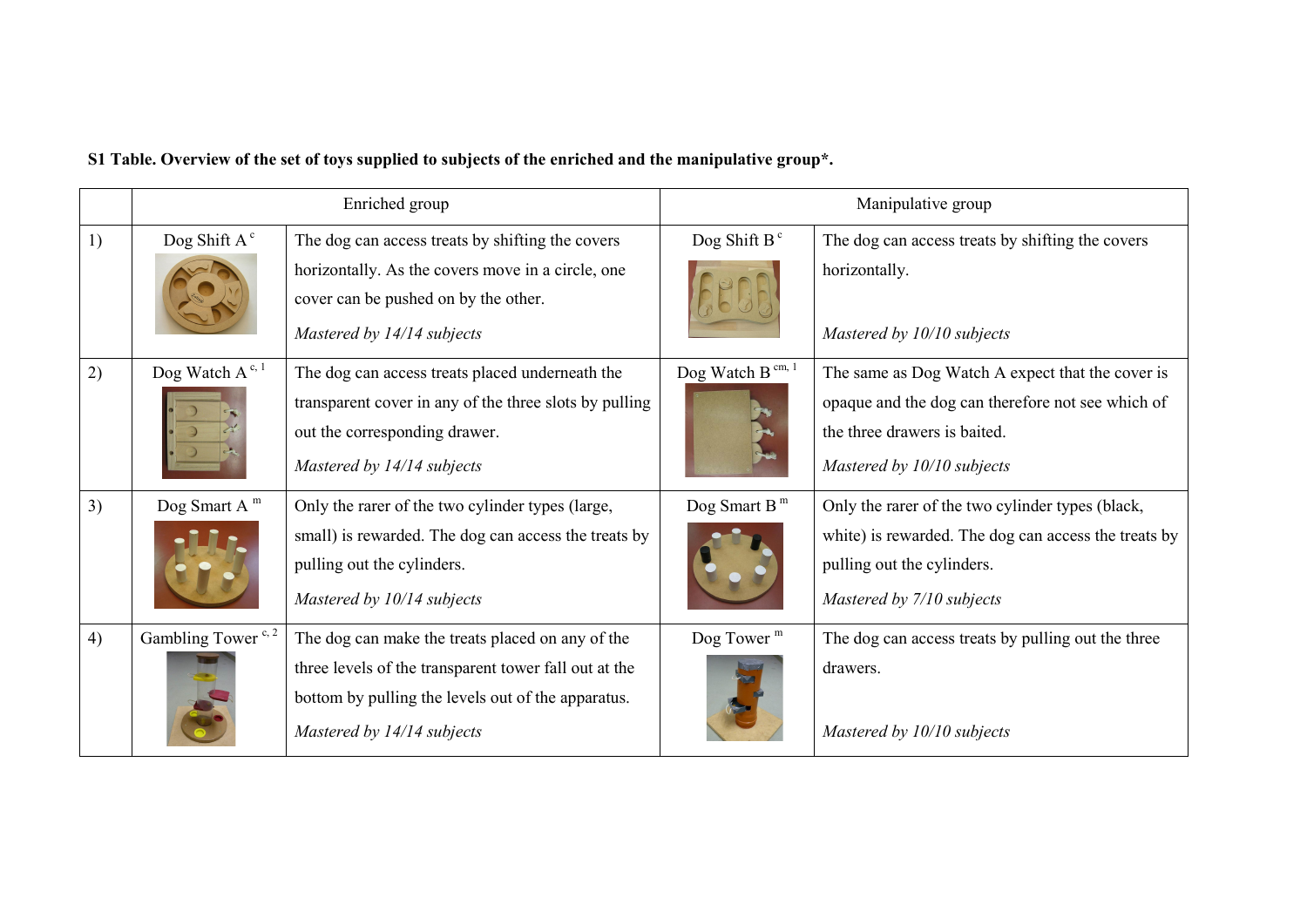| 5) | Dog Fall <sup>c, 1</sup>  | The dog can obtain treats by pushing the wooden<br>rods upwards on the slanted apparatus. If not<br>pushed up all the way, the rods keep rolling back<br>down and cover the treats placed underneath.         | Boomer <sup>c, 1</sup>      | The dog can release treats placed in the ball by<br>rolling it on the ground.                                                                                                    |
|----|---------------------------|---------------------------------------------------------------------------------------------------------------------------------------------------------------------------------------------------------------|-----------------------------|----------------------------------------------------------------------------------------------------------------------------------------------------------------------------------|
|    |                           | Mastered by 14/14 subjects                                                                                                                                                                                    |                             | Mastered by 10/10 subjects                                                                                                                                                       |
| 6) | Rod-pulling $m$           | The dog can obtain a toy placed into the transparent<br>box overhead by pulling at the rope.<br>Mastered by 11/14 subjects                                                                                    | Drawer <sup>m</sup>         | The dog can access treats by lifting the covers on<br>top and another reward by pulling out the drawer.<br>Mastered by 10/10 subjects                                            |
| 7) | Dog Tube $m$              | The dog can gain access to a treat placed inside the<br>transparent half-tube by pushing the slider in the<br>correct direction.<br>Mastered by 10/14 subjects                                                | $EL$ <sup>c, 1</sup>        | The dog can access treats place into the L-shaped<br>rubber toys by turning and/or shaking them.<br>Mastered by 10/10 subjects                                                   |
| 8) | Dog Box A $^{\rm m}$      | The dog is rewarded for putting the large ball into<br>the large hole and the small ball into the small hole<br>(the large ball does not fit into the small hole).<br>None of the subjects mastered this task | Dog Box B <sup>m</sup>      | The dog is rewarded for putting the rubber ball into<br>the round hole and the knotted ball into the square<br>hole (arbitrary rule).<br>None of the subjects mastered this task |
| 9) | Labyrinth $^{\rm cm,\,1}$ | The dog can get treats fed into the labyrinth to fall<br>out at the bottom by pulling the bar horizontally in<br>the appropriate direction.<br>Mastered by 14/14 subjects                                     | Folding toy <sup>c, 3</sup> | The dog can access treats placed underneath the<br>covers by lifting them and/or folding them over.<br>Mastered by 10/10 subjects                                                |